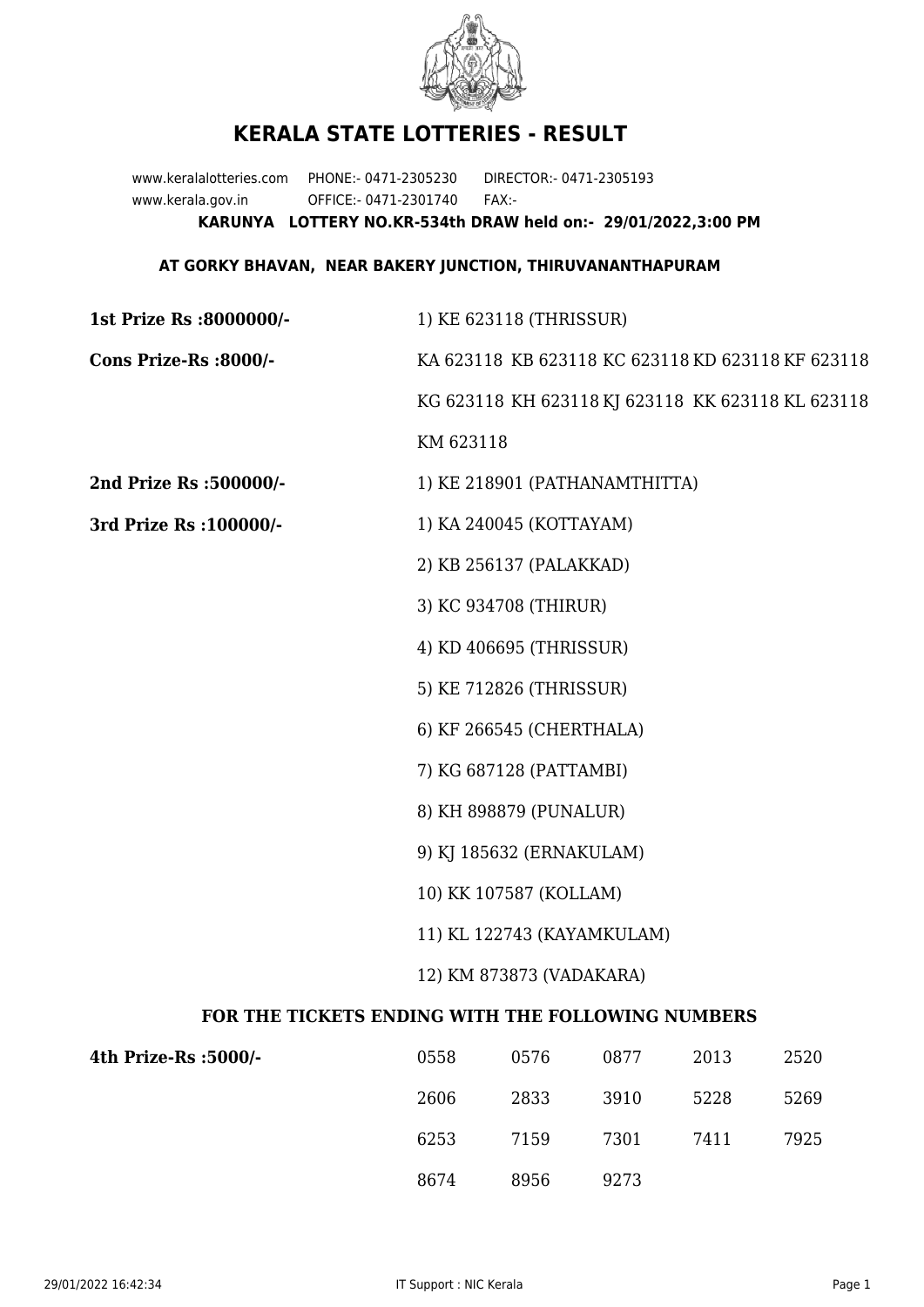| 5th Prize-Rs : 2000/- | 1322 | 1886 | 2244 | 3538 | 3645 |
|-----------------------|------|------|------|------|------|
|                       | 4443 | 6435 | 7152 | 8196 | 8303 |
| 6th Prize-Rs : 1000/- | 0325 | 2261 | 3395 | 3779 | 3798 |
|                       | 6142 | 6624 | 7549 | 8072 | 8091 |
|                       | 9438 | 9532 | 9835 | 9943 |      |
| 7th Prize-Rs :500/-   | 0097 | 0503 | 0634 | 0689 | 0812 |
|                       | 0915 | 1149 | 1170 | 1321 | 1337 |
|                       | 1621 | 1698 | 1717 | 1794 | 1905 |
|                       | 2041 | 2141 | 2203 | 2419 | 2709 |
|                       | 2823 | 2902 | 2956 | 3076 | 3459 |
|                       | 3592 | 3618 | 4103 | 4112 | 4183 |
|                       | 4297 | 4469 | 4733 | 4979 | 5083 |
|                       | 5128 | 5137 | 5190 | 5304 | 5331 |
|                       | 5336 | 5462 | 5480 | 5500 | 5566 |
|                       | 5693 | 6215 | 6371 | 6426 | 6521 |
|                       | 6544 | 6688 | 6763 | 6993 | 7030 |
|                       | 7255 | 7370 | 7486 | 7511 | 7634 |
|                       | 7685 | 7929 | 8008 | 8135 | 8166 |
|                       | 8201 | 8397 | 8522 | 8691 | 8786 |
|                       | 8953 | 9123 | 9137 | 9312 | 9383 |
|                       | 9486 | 9538 | 9675 | 9806 | 9906 |
| 8th Prize-Rs : 100/-  | 0049 | 0055 | 0149 | 0198 | 0341 |
|                       | 0373 | 0391 | 0495 | 0523 | 0526 |
|                       | 0604 | 0609 | 0647 | 0972 | 0995 |
|                       | 1033 | 1066 | 1083 | 1219 | 1227 |
|                       | 1307 | 1381 | 1433 | 1739 | 1890 |
|                       | 1988 | 2012 | 2050 | 2138 | 2160 |
|                       | 2192 | 2231 | 2426 | 2603 | 2628 |
|                       | 2821 | 2866 | 3073 | 3095 | 3096 |